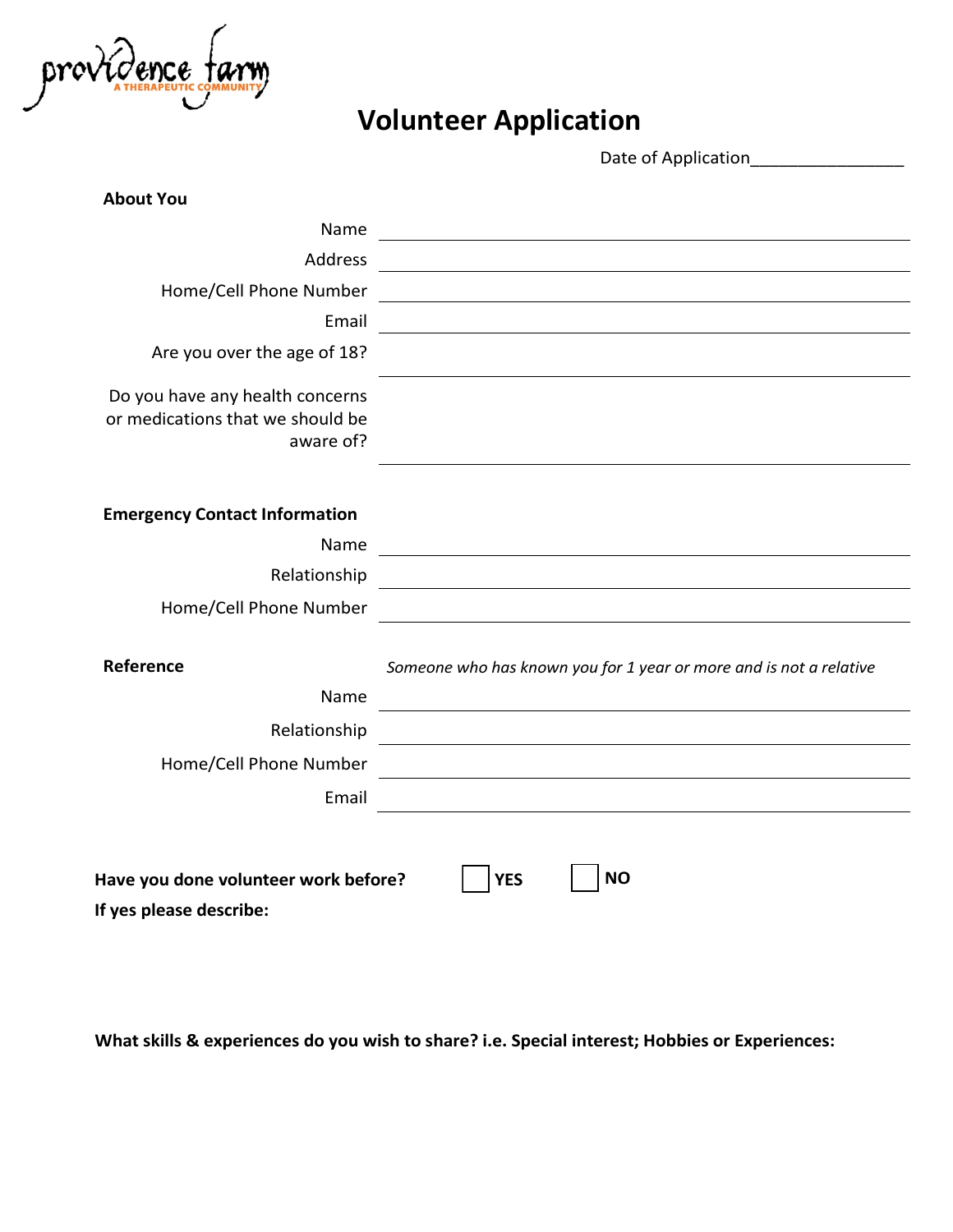

## **Volunteer Opportunities**

*Each program and activity at the farm benefits greatly from the strength and dedication of its volunteers. A volunteer application process may take 2-8 weeks and includes a personal interview, reference check, Ministry of Justice criminal record check (working with vulnerable sector) and an orientation/training session.*

#### **Please select the areas where you wish to volunteer:**

| <b>Nursery and Greenhouse</b>                                                                                    | Fix-it Shop (machine repair)                                                                       |
|------------------------------------------------------------------------------------------------------------------|----------------------------------------------------------------------------------------------------|
| St. Ann's Garden Club (seniors)                                                                                  | Woodworking                                                                                        |
| Kitchen                                                                                                          | Market gardens/ Farming                                                                            |
| Landscape - general yard/property<br>maintenance - mowing, tilling, trimming,<br>weeding, planting, pruning etc. | Farm Fashions Thrift Store - Volunteer<br>run; sorting, processing, pricing,<br>displaying clothes |
| Office support - general office duties as<br>needed                                                              | Building/Grounds - assist with general<br>repair work - cleaning, painting & much<br>more          |
| Working registration tables, directing<br>guests, handing out prizes, serving food,<br>direct parking            | Special Events - Assist in areas requiring<br>help for an event, such as placing phone<br>calls,   |
| Agriculture - planting, weeding                                                                                  |                                                                                                    |

**What brought you to Providence Farm to volunteer with us? What do you expect to gain from this experience?** 

| How often are you able to commit to a 2-4-hour shift? |                  |                    |  |
|-------------------------------------------------------|------------------|--------------------|--|
| $\vert$   Once a week                                 | Twice a week     | $\vert$ 3 months   |  |
| $\begin{array}{ c c } \hline \end{array}$ 6 months    | $\vert$   1 year | $\bigcap$ On-going |  |
| Day(s) of the week preferred?                         |                  |                    |  |

*Please note, applications will be kept on file for 3 months. You will be contacted if there is a suitable volunteer opening.*